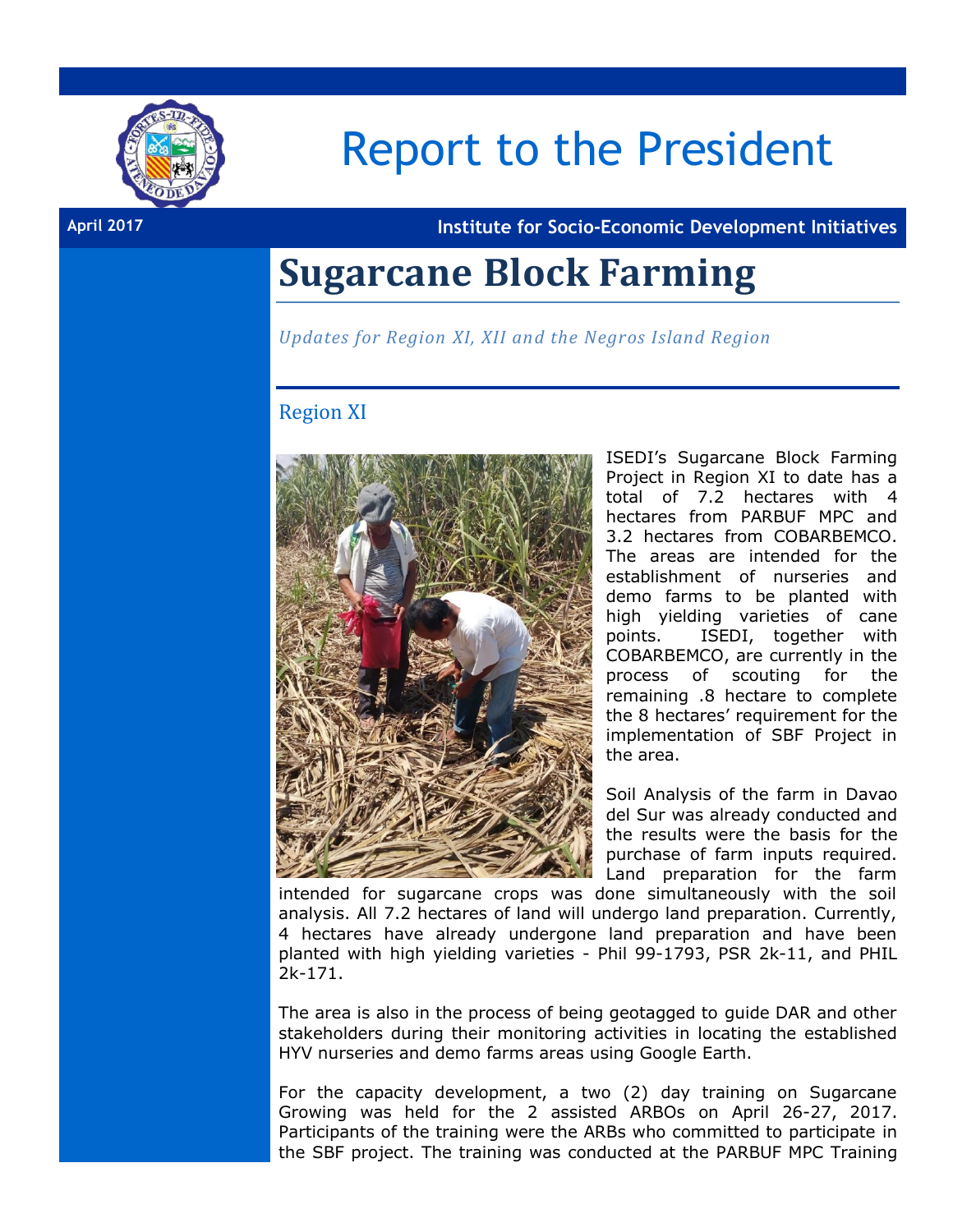Center. Mr. Edgar Aclao, an expert in sugarcane crop of SRA, was tapped as the resource person for the training.

Additionally, we have also conducted a baseline survey using questionnaires that were developed by the SBF team. Twenty five (25) PARBUF MPC members and 20 COBARBEMCO members were interviewed and their responses to the baseline survey will serve as the basis for future interventions.

#### Region XII

In Region XII, a formal MOA signing was conducted last April 25, 2017. The activity was attended by the chairman of the five (5) ARBOs, MARPOs, DFs and point persons from DAR Province of SBF Region 12. The activity's objective was to sign the MOA between the ARBOs and DAR which stipulates that the ARBO agrees to provide an area for the establishment of High Yield Variety Nurseries and Techno Demo Farm for the Sugarcane Block Farming. As the project service provider, ISEDI's role is to spearhead the entire process. ISEDI will lead and manage the implementation of the establishment of nurseries and techno demo farms.



Aside from the aforementioned activities, land preparation was conducted in all areas from disc plowing to furrowing. Our farmer beneficiaries are only waiting for the rain to start the planting activities as inputs were already purchased and are ready for application.

Overall, we are pleased to say that ISEDI's activities are right on track with the targets in Region XII.

### Negros Island Region (NIR)



In NIR, we have also achieved most of the targets for the SBF implementation. For trainings, Modules 1-3 have been conducted for all ISEDI-assisted ARBOs. Modules 4- 5 are expected to follow on the first week of May.

The nurseries for Lot 1, 11 and 12 have also been established and the

accompanying irrigation pumps delivered. In Lot 11, 2 sets of water pumps were delivered to SURFACO, one to KASFARBECO, and five to LARBEMCO. In Lot 12, SYCIP was able to receive 2 and are waiting for two more sets. RAMPUCO received four sets while MAFFACO had two. Lot 1's

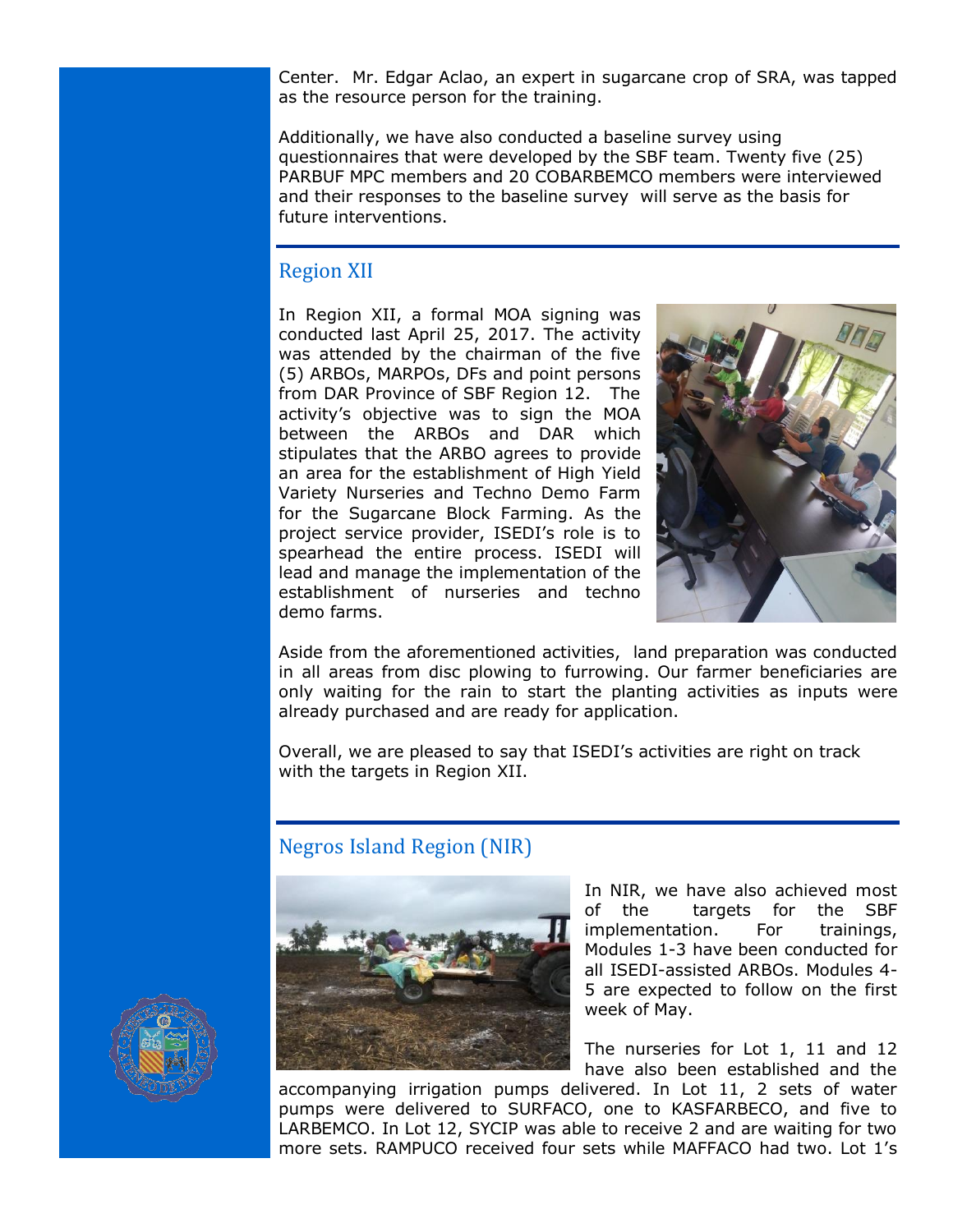ARBOs each received a water pump, with the exception of NIEVES, which received three. These water pumps will be useful once planting has started.

As for the techno demo farms, most of the ARBOs except Lot 11's LARBEMCO, have already finished land preparation. Three ARBOs, Lot 11's SURFACO and KASFARBECO, and Lot 12's SYCIP have already done planting. The reason for LARBEMCO's delay is that they were also late in the harvesting of the existing crops.

## **Balik Uma Project**

*Updates for the "Upscaling the Balik-Uma Project: A Sustainable Agriculture Production Program and Reforestation for Food and Community Resilience"*

Our Balik Uma Project beneficiaries recently conducted their own meetings in accordance to what was discussed during the validation meeting with Mr. Marco Spada of the Italian Agency for Development Cooperation on the  $24<sup>th</sup>$  of March 2017. Each community met to discuss what will be their priorities in the budget realignment as during the validation meeting, some farmer representatives expressed that farm animals, such as the carabao, are vital to their farm operations. To accommodate this, the budget must be realigned, hence the community consultation/meetings.



The meetings concluded that the communities in Mambusao, Bango, and Side 4 are in need of a total of eight (8) carabaos. On the other hand, eight (8) horses are needed in Side 4, Letter V, Mambusao and Bango. All five areas also requested for additional farm tools. To accommodate the PHP 660,000.00 considered necessary to purchase the carabaos and horses, and the additional farm tools, budget

allocated for Equipment/Post Harvest Facilities, chicks, Food for Work, and infrastructure materials for a poultry farm will be reduced. During the consultation meetings, the farmers were also made to understand that in order for their requests to be catered, some trade-offs may and sacrifices have to be made.

Despite the request for realignment, there will be no changes in the project's total budget, implementation timeline, overall project duration, project location, beneficiaries, and project objectives, components and activities. The LGU counterpart will also remain the same.

A report containing this request has also been sent to the secretariat of the Philippines-Italy Debt for Development Program for their consideration.